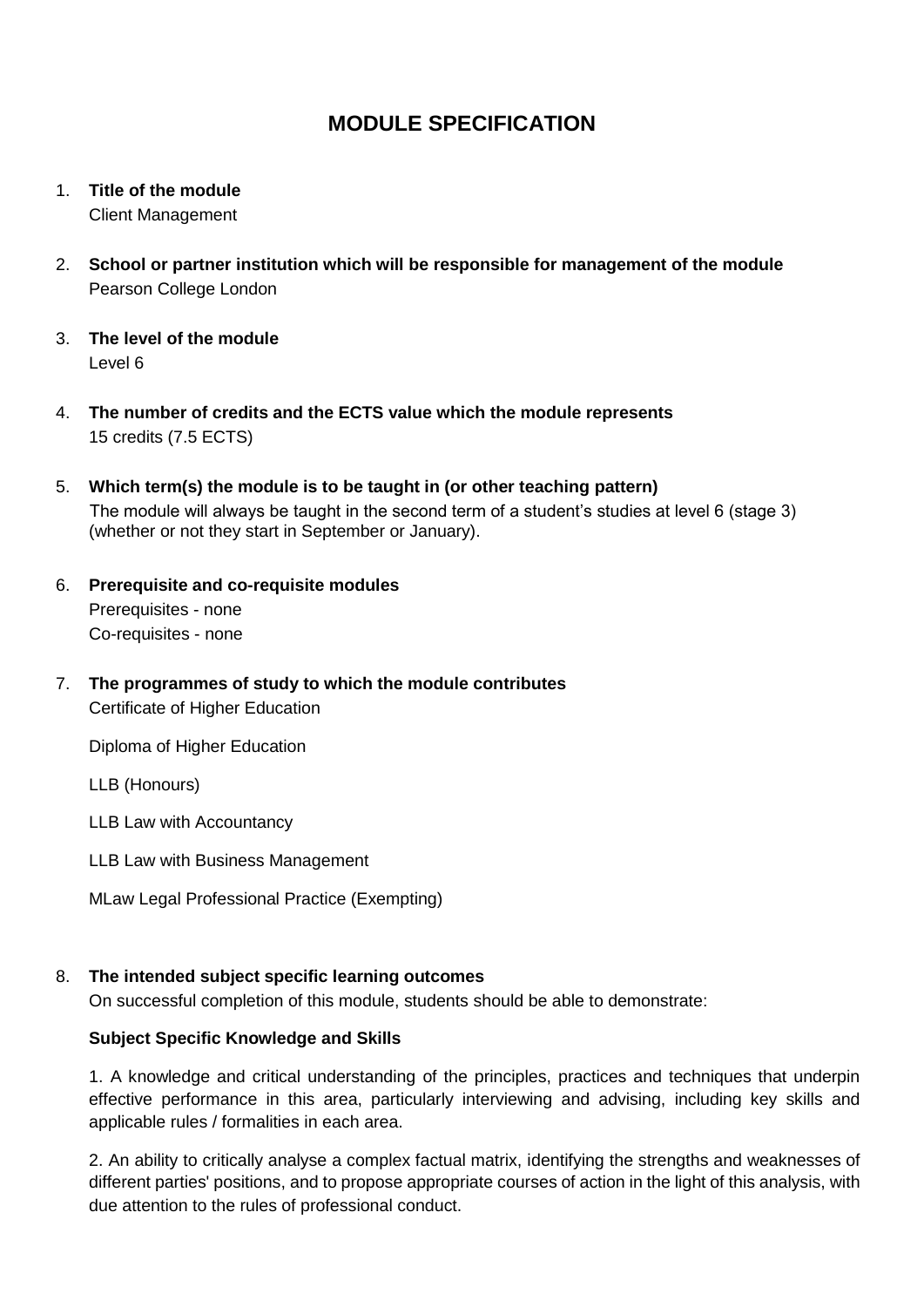3. An ability to identify the client's objectives and different means of achieving those objectives, alongside an awareness of their financial, commercial and personal priorities and constraints and the costs, benefits and risks associated with different courses of action.

4. An ability to act honestly and with integrity, in accordance with legal and regulatory requirements and the SRA Handbook and Code of Conduct, when interviewing and advising.

5. An ability to competently prepare for and conduct a client interview and give practical legal advice tailored to the client's needs.

6. An ability to obtain relevant facts in a legal problem scenario through the effective use of questioning and active listening.

7. An understanding of the commercial, organisational and financial context in which they work and their role in it.

8. An ability to manage available resources and use them efficiently.

### **General Transferable Skills**

1. An ability to communicate effectively and persuasively both orally and in writing, selecting and tailoring the communication form and style to suit the purpose of the communication and needs of different recipients from different cultures and backgrounds.

2. An ability to establish and maintain effective and professional relations with clients.

### **9. A synopsis of the curriculum**

The aim of the module is to equip students with the skills necessary to carry out an effective interview and to offer appropriate advice. The module content will involve a series of interview role plays based on a number of different areas of law which the students will already have covered on the programme (e.g. personal injury and family law).

### **Outline syllabus:**

In the course of studying this module, students will cover the following key areas:

#### **Element 1: Interviewing**

**How to:**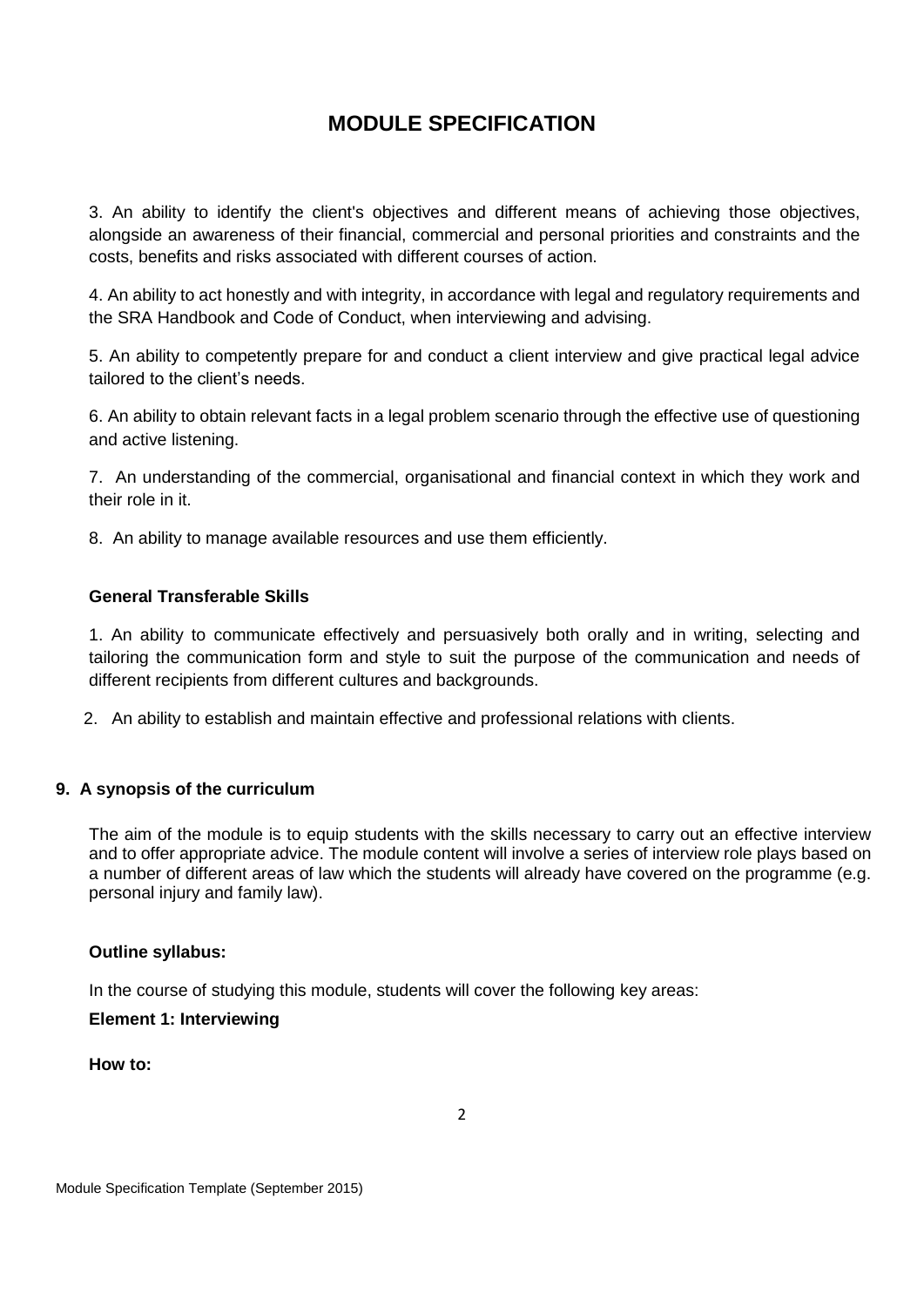- 1. choose an appropriate way to obtain relevant information;
- 2. plan, prepare for and identify the objectives of an interview;
- 3. understand how to conduct an effective interview that elicits the relevant information, allows the client to explain any concerns, anticipates the client's questions and has clear outcomes;
- 4. listen actively and use appropriate questioning techniques; and
- 5. establish a professional relationship.

#### **Element 2: Advising**

#### **How to:**

1. advise the client, taking into account the client's objectives, priorities and constraints and addressing all relevant factual, practical and legal issues;

- 1. identify possible courses of action, the legal and non-legal consequences of a course of action (including the costs, benefits and risks) and assist the client in reaching a decision;
- 2. identify any further decisions to be made or steps to be taken and manage the client's expectations including likely outcomes and timescales;
- 3. accurately record an interview, advice given orally, decisions made by the client and follow-up steps and, where appropriate, confirm instructions in each case in writing; and
- 4. identify the circumstances in which to take instructions or seek advice from a supervising solicitor.

Key Skills developed include:

- Drafting
- Writing
- Interviewing & Advising
- Practical legal research
- Communication and Literacy
- File management
- Negotiation
- Numeracy
- Teamwork
- Managing and Developing Self
- Managing tasks and solving problems
- Computing and IT Skills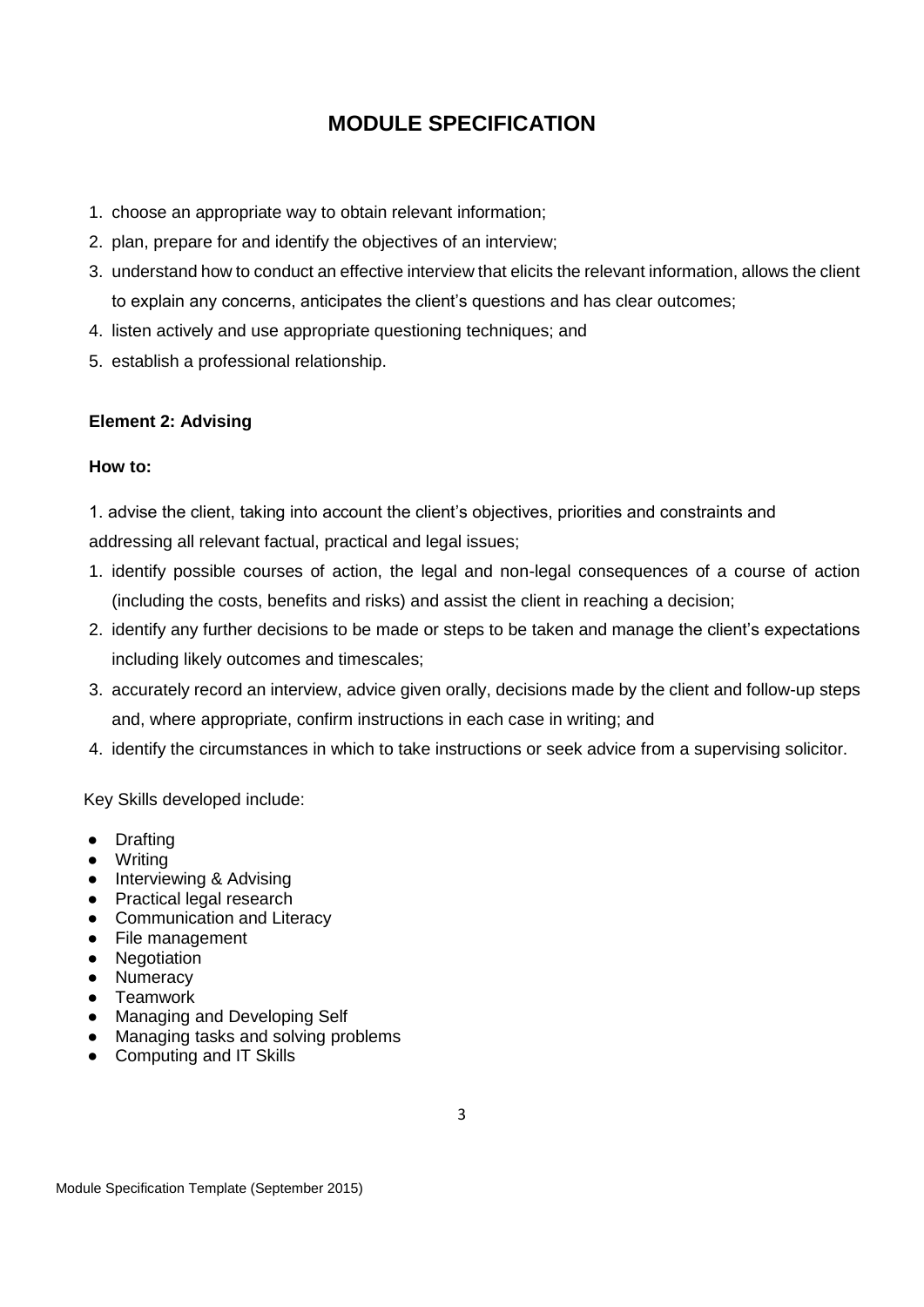### **10. Reading List**

All textbooks and practitioner materials will be updated annually. Textbooks will be held in the latest edition and older editions will be withdrawn.

|                             | Title, author, publisher<br>$\bullet$                                                                                                                     |
|-----------------------------|-----------------------------------------------------------------------------------------------------------------------------------------------------------|
| <b>Core Text</b>            | Skills for Lawyers, Elkington, A et al, Legal Practice Guides<br>$\bullet$                                                                                |
| <b>Essential</b><br>Reading | <b>SRA Code of Conduct [Online]</b><br>$\bullet$<br>http://www.sra.org.uk/solicitors/handbook/code/content.page Solicitors<br><b>Regulation Authority</b> |
| Recommended<br>Reading      | Lawyers' Skills, Webb, J et al, OUP<br>Foundations for the LPC, Firth, C et al, Legal Practices Guides<br>$\bullet$                                       |

#### **11. Learning and Teaching Methods, including the nature and number of contact hours and the total study hours which will be expected of students, and how these relate to achievement of the intended module learning outcomes**

Learning and teaching takes place through four key activities. These provide a blend of technical skills training, guided tasks assisting in self-directed research and study, practical and oral application, and consolidation. Conceptually, the aim of the learning and teaching method is to mirror as closely as possible a trainee's experience in a law firm.

### **Part A – Technical skills training**

The trainee is briefed in detail on the relevant legal area (this can take the form of a recorded webinar/recorded lecture etc.).

### **Part B – Self-directed research/Guided tasks**

The supervising partner will guide the trainee via memoranda, e-mails and/or recorded voicemails into the relevant areas that need to be researched. This may include reading articles, cases, practitioner texts, preparing, drafting and preparing for oral and written submissions.

In particular, the trainee is briefed in detail on the relevant legal area with an advanced memorandum from their supervising partner outlining the nature of the issue. The trainee will be expected to engage in preparatory research to gain an understanding of the relevant law, practice and procedure and to familiarise themselves with their role.

### **Part C – Seminar**

The trainee will demonstrate and show an understanding of the principles and techniques of the skills of interviewing and advising through a series of role play activities and write-up tasks.

Trainees will be split into small groups and will rotate the roles of trainee solicitor, client and observer during the seminar sessions. The rotation process provides the trainee with the opportunity to view the mechanics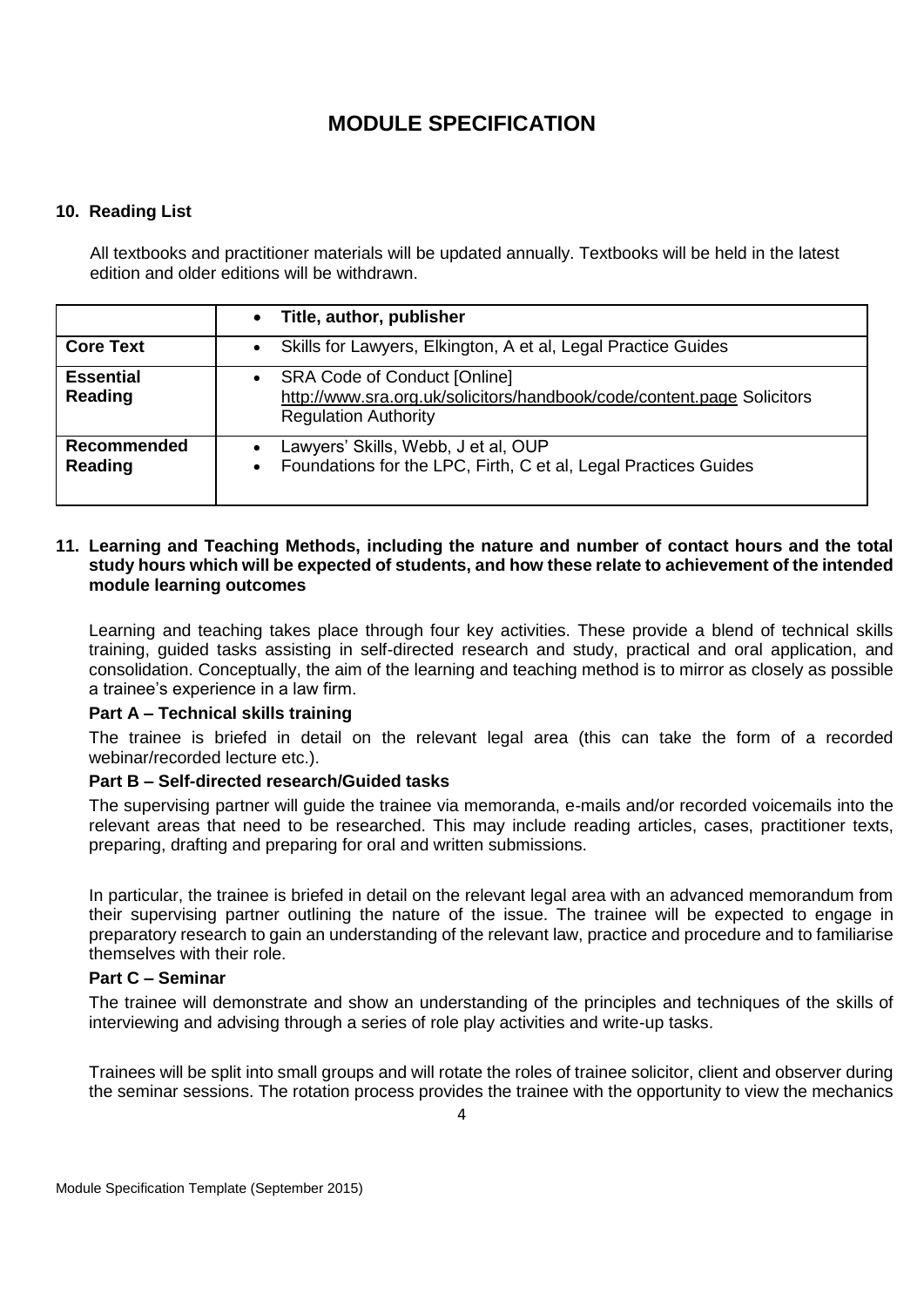of the interviewing process from all perspectives and engage in the reflective feedback process. The interview role play will be observed and formatively assessed by both the tutor and the observer. Following the role play, the group will debrief the trainee's performance via a review of the interview. Constructive peer lead feedback will be given by the observer and the tutor. The feedback process will enable all members of the group to reflect and improve as they progress.

#### **Section D – Consolidation**

This may be in the form of independent reflection and practise / online student discussion forum / associated tutor dialogue (e.g. via email) as students absorb the issues raised in the briefings and seminars through the consolidation process.

The trainee will be required to engage in a post interview writing exercise by way of an attendance note or memorandum to the supervising partner, which they will submit to their respective tutor.

The module will aim to ensure the student has all of the applicable practical experience of successfully delivering an effective interview, including the drafting and amending of relevant documentation at each stage of the module.

| Activity                        | Notional Hours of Study                     |
|---------------------------------|---------------------------------------------|
| Technical skills training       | 10                                          |
| Self-directed research / guided | 100 (includes preparation and completion of |
| tasks                           | assessments)                                |
| <b>Seminars</b>                 | 20                                          |
| Consolidation                   | 20                                          |
| Total                           | 150                                         |

#### **12. Assessment methods and how these relate to testing achievement of the intended module learning outcomes**

This module will be assessed in two parts comprising:

Part A – Interview role play (1 hour) (60%);

Part B – Attendance note (confirming instructions and advice) (1 hour) (40%)).

The pass mark for the module is 50%. In part A, actors will play the role of clients, using high quality scripts and scenarios which seek to replicate interviews in practice. The attendance note in Part B will need to be written in invigilated conditions immediately following Part A. In order to successfully complete the module, students will be required to obtain a minimum pass mark of 50% in both Parts A and B.

### **Rationale**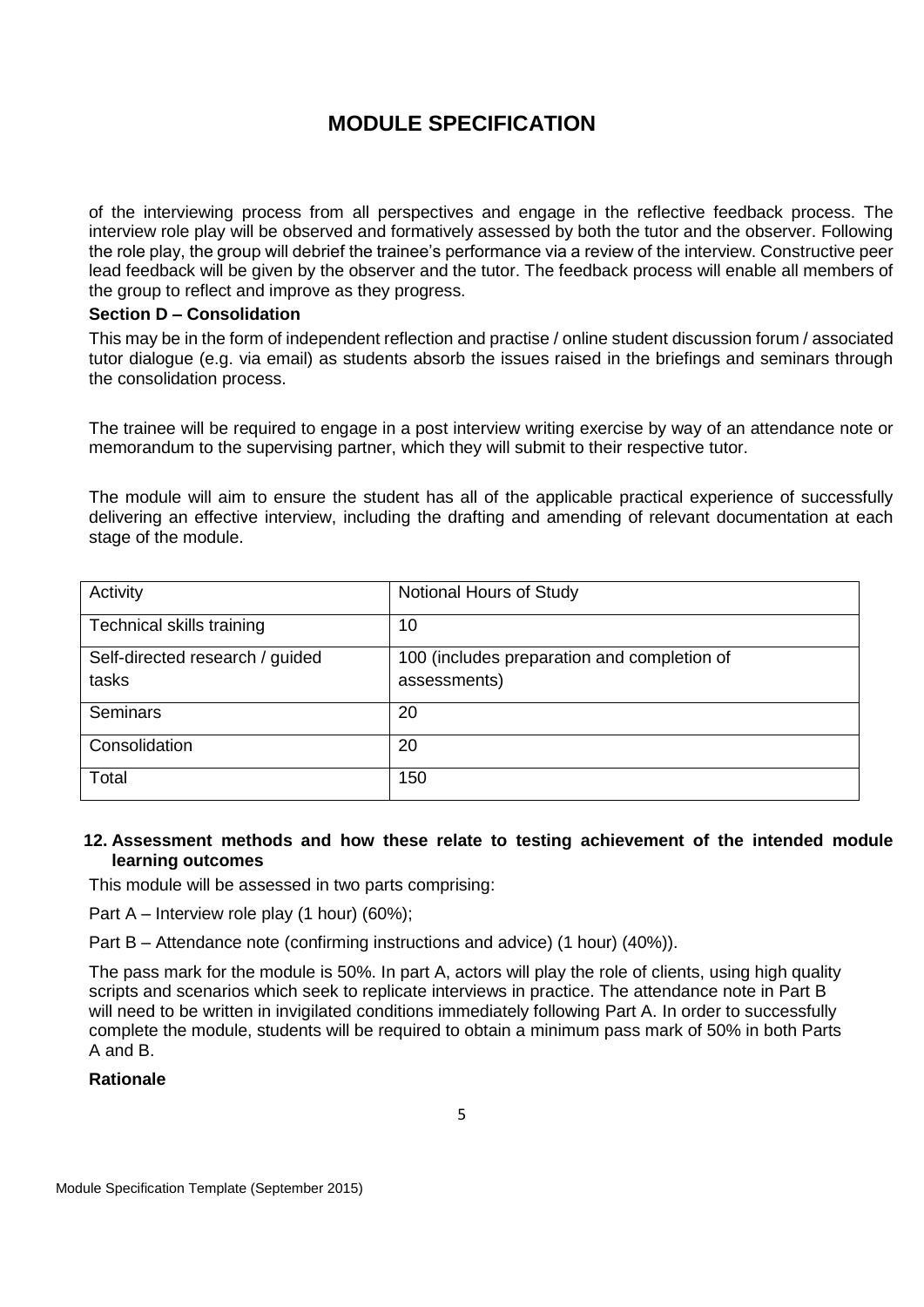This methodology reflects two key objectives: firstly, and most importantly, to assess that the learning outcomes set out above have been achieved by the students. Secondly, to align our assessment regime with that proposed by the Solicitors Regulation Authority for the new Solicitors Qualifying Exam.

According to the SRA's recent consultation paper, "The skill areas of interviewing and advising, advocacy and negotiation will be assessed through practical role plays with standardised clients. The role plays will simulate, through high quality scripts and scenarios, the core activities of the".<sup>1</sup>

This approach is in line with that already utilised on both the LPC and BPTC for assessing these skills.

| <b>Module</b><br>learning<br>outcome        |                          | SS <sub>1</sub> | SS<br>$\overline{2}$ | SS <sub>3</sub> | SS4            | SS <sub>5</sub> | SS <sub>6</sub> | SS7            | SS <sub>8</sub> | <b>GTS</b><br>1 | <b>GTS</b><br>2 |
|---------------------------------------------|--------------------------|-----------------|----------------------|-----------------|----------------|-----------------|-----------------|----------------|-----------------|-----------------|-----------------|
| Learning/<br>teaching<br>method             | <b>Hours</b><br>allocate |                 |                      |                 |                |                 |                 |                |                 |                 |                 |
| <b>Technical</b><br>skills training         | 10                       | $\overline{X}$  |                      | X               | $\overline{X}$ |                 | $\overline{X}$  | $\sf X$        | $\overline{X}$  |                 |                 |
| Self-directed<br>research /<br>guided tasks | 100                      | $\sf X$         | $\mathsf{X}$         | $\sf X$         | $\overline{X}$ | $\sf X$         | $\overline{X}$  | $\overline{X}$ | $\sf X$         | $\mathsf{X}$    | $\overline{X}$  |
| <b>Seminar</b>                              | 20                       | $\sf X$         | X                    | X               | X              | $\sf X$         | X               | $\sf X$        | X               | X               | $\sf X$         |
| <b>Consolidation</b>                        | 20                       | X               |                      | X               |                |                 | X               |                |                 |                 |                 |
| <b>Assessment</b><br>method                 |                          |                 |                      |                 |                |                 |                 |                |                 |                 |                 |
| Interview role<br>play                      |                          | $\sf X$         | X                    | X               | X              | X               | X               | $\sf X$        | X               | X               | $\sf X$         |
| Attendance<br>note                          |                          | X               | X                    |                 | X              | X               |                 |                | X               | X               |                 |

### **13. Map of Module Learning Outcomes to Learning and Teaching Methods and methods of Assessment**

<sup>1</sup> Consultation, Training for Tomorrow: assessing competence 7 December 2015 at page 59, available at: http://www.sra.org.uk/sra/consultations/t4t-assessing-competence.page#download

1